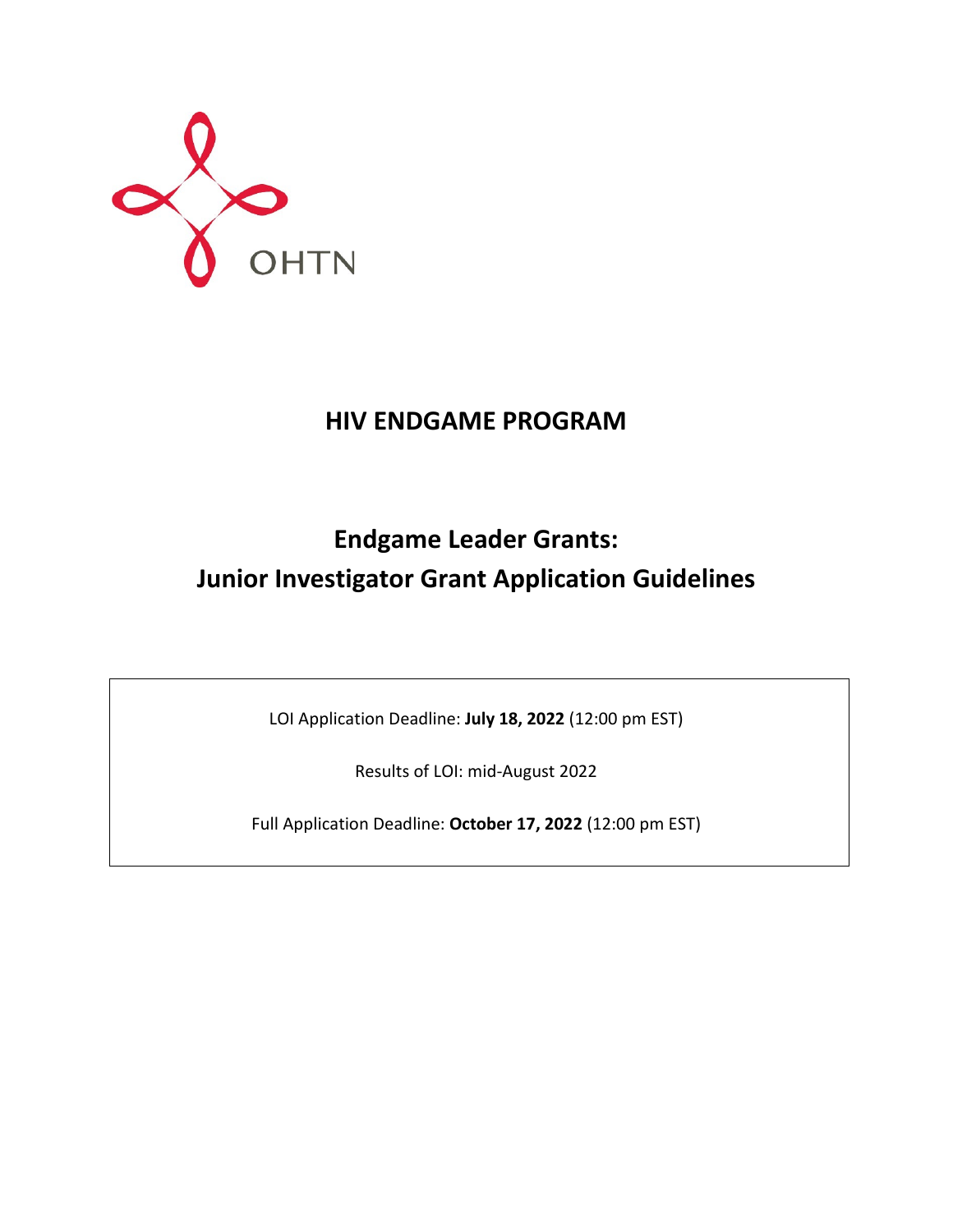[The OHTN HIV Endgame Program](#page-2-0) [Other Relevant Programs](#page-3-0) Grant [Description](#page-3-1) [Funds Available](#page-4-0) [Eligibility Criteria](#page-5-0) [Expected Commitments](#page-5-1) [How to Apply](#page-6-0) **a. [Letter of Intent](#page-6-1)** *[Relevance](#page-6-2) [Stakeholder Engagement Plan](#page-7-0) [Project Plan](#page-7-1) [Applicant CCV](#page-7-2) [Disclosure Statement](#page-7-3)* **b. [Full Application](#page-8-0)** *[Financial Administrator Information](#page-8-1) [Plain Language Summary](#page-8-2) [Referee Information](#page-8-3) [Full Proposal](#page-9-0) [Timeline](#page-10-0) [Budget & Budget Justification](#page-10-1) [Applicant](#page-10-2) CCV [Host Institution Information](#page-10-3) [Appendices](#page-11-0) [Ethics Documents](#page-11-1) [Letters of Support](#page-11-2)* **[Submitting the Proposal](#page-11-3)** [Additional Resources](#page-12-0) [Evaluation Criteria and Review Process](#page-13-0) [OHTN Engagement Accord](#page-14-0) [Reporting Requirements](#page-14-1) [Communication Requirements](#page-15-0)

[Contact Information](#page-16-0)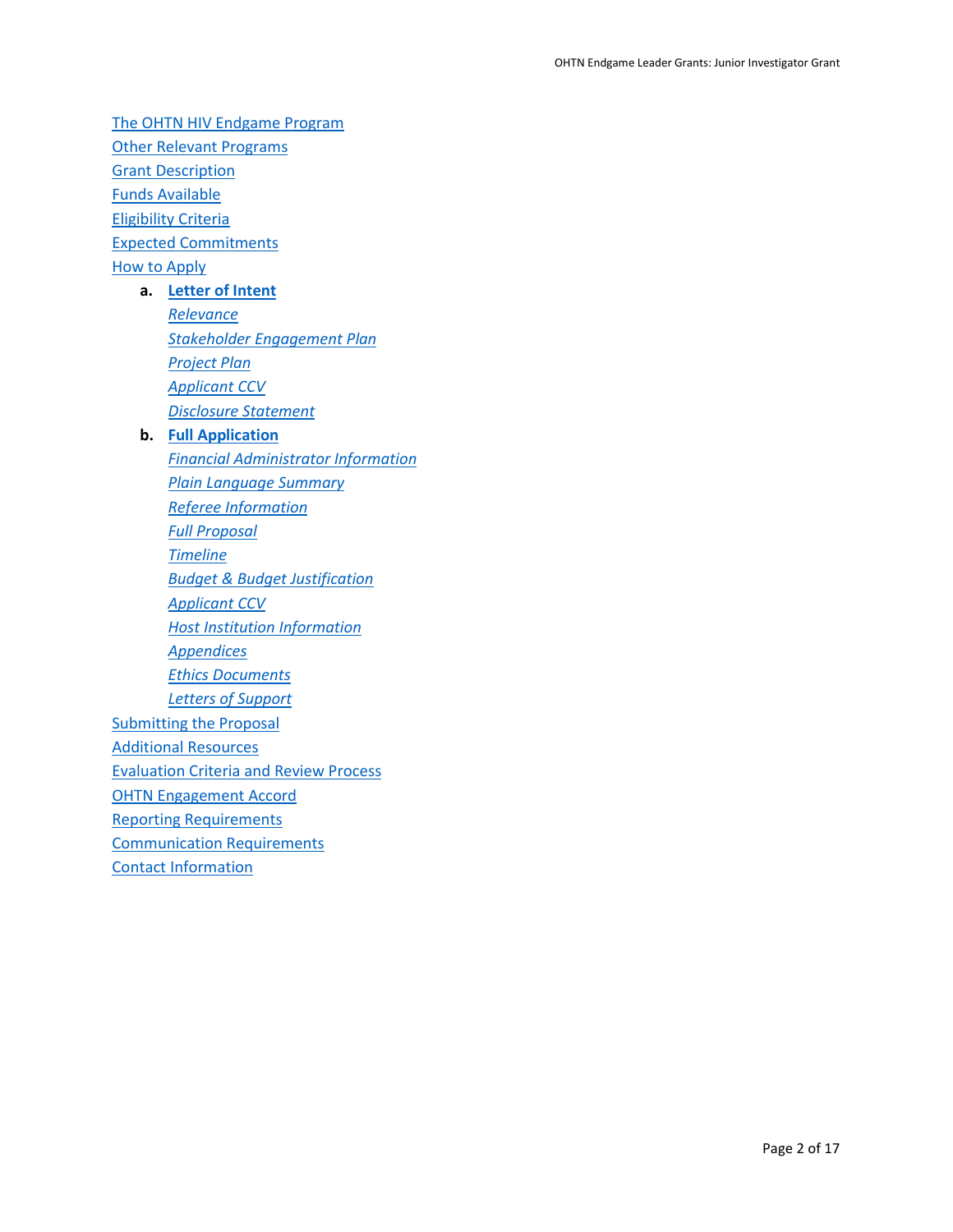## <span id="page-2-0"></span>The OHTN HIV Endgame Program

Ontario is at a tipping point in our efforts to stop HIV. In chess, the endgame is a critical stage where the tactics selected determine the outcome. The OHTN HIV Endgame Program draws on Ontario's expertise to improve our tactical response to HIV. This requires a strategic approach to data and evidence use; innovative and rapid generation of evidence; and flexibility to change course when a new approach is ineffective or unsuccessful. The ultimate goal is to enhance HIV programming and service delivery, design effective integrated HIV health and social services, improve the health and well-being of people living with HIV, and eradicate HIV infections.

The OHTN HIV Endgame Program funds groundwork to support the design, implementation, improvement, and scale-up of programs and services that move Ontario closer to reaching the HIV endgame. The program will support data, evidence-sharing, and impact activities that will:

- Meet the needs of [populations in Ontario most affected by HIV](#page-3-2)
- Drive changes in policy and practice across the HIV prevention, engagement, and care cascade
- Lead to more integrated health and social services
- Identify effective ways to address the social determinants of health for communities most affected by HIV
- Contribute to [a rapid learning HIV health and social system](http://www.ohtn.on.ca/about/rapid-learning/)

The OHTN will actively support applicants with a demonstrated program of data, evidence-sharing, and impact that explicitly advances a rapidly evolving health and social system for HIV and adheres to the following steps of rapid learning:

- Identifies where we most need to "move the dial" through a rigorous and systematic process of inquiry
- Gathers timely data and informs the design of practice innovations, generates new approaches, and measures outcomes
- Implements evidence-informed approaches and interventions, monitors their implementation, evaluates their impact, and adjusts as required
- Sustains effective local approaches and supports their scale up across the system
- Creates a rapid learning and improvement culture (competencies and capacity) within our sector that fosters training, evaluation, and innovation

Through its strategic planning process and consultations with its stakeholders, OHTN has identified seven areas of rapid learning and improvement. The OHTN HIV Endgame Program will support data, evidence-sharing, and impact initiatives that will drive change in one or more of these areas of learning.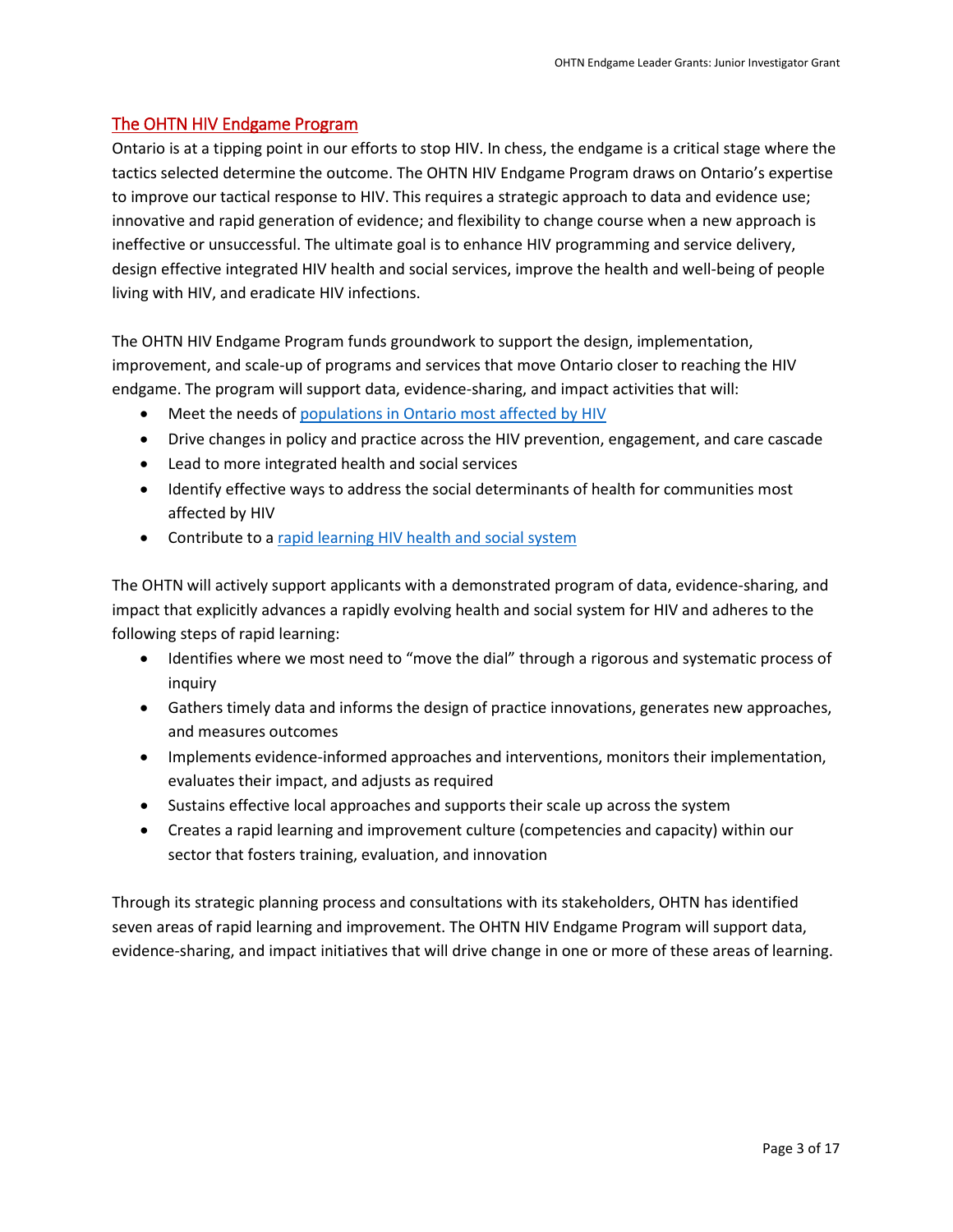#### **Seven areas of Rapid Learning**

- <span id="page-3-3"></span>• Effective PrEP scale-up in Ontario
- Population-focused prevention and health promotion
- HIV testing
- Linkage, adherence, and retention in care
- Clinical care standards and capacity
- Integration of services
- Mental health and well-being of people living with and at risk of HIV (including stigma reduction)

#### **Populations most affected by HIV**

- <span id="page-3-2"></span>• People living with HIV
- Men who have sex with men
- People who use drugs
- African, Caribbean, and Black communities
- Indigenous communities
- Women\*

*Women\* = Cis and Trans women, including African, Caribbean and black women, women who use drugs, Indigenous women, and other women who face systemic and social inequities, are more likely to be exposed to HIV through a sexual or drug using partner.*

## <span id="page-3-0"></span>Other Relevant Programs

The OHTN offers other services that might be of relevance or use to potential applicants before or during the implementation of their program of data, evidence-sharing, and impact activities. Please see the list of available services listed unde[r Additional Resources](#page-12-0) to determine which one is best aligned with your interest and application.

#### <span id="page-3-1"></span>Grant Description

The Endgame Leader Junior Investigator Grant provides salary support for emergent leaders who are interested in working closely and collaboratively with the OHTN to drive change, contribute to rapid learning and improvement in our sector, and build HIV innovation capacity in Ontario.

The Junior Investigator Grant is for emergent leaders in HIV inquiry who are preparing to establish a HIV program of data, evidence-sharing, and impact. Junior Investigators must be committed to collaboration with other OHTN-funded leaders and stakeholders. Projects should be relevant to th[e areas of rapid](#page-3-3)  [learning and improvement.](#page-3-3) Their program of data, evidence-sharing, and impact should aim to fill knowledge gaps in HIV prevention and care or evaluate interventions to improve programs and services.

## **This year, OHTN is accepting applications for programs of data, evidence-sharing, and impact that are designed to address any of the following objectives:**

- **Promote equity, efficiency, and integration of HIV health and social services;**
	- o **Find innovative and effective ways to meet the needs of people living with HIV who also experience other complex issues (e.g. mental health, substance use, unstable housing, violence, poverty, immigration issues, etc.)**
	- o **Develop effective services collaborations and models of care**
	- o **Develop and evaluate holistic approaches to HIV service delivery**
- **Mitigate or remove structural barriers and promote equity of access to HIV services;**
	- o **Enhance cultural competency to close gaps in access and care**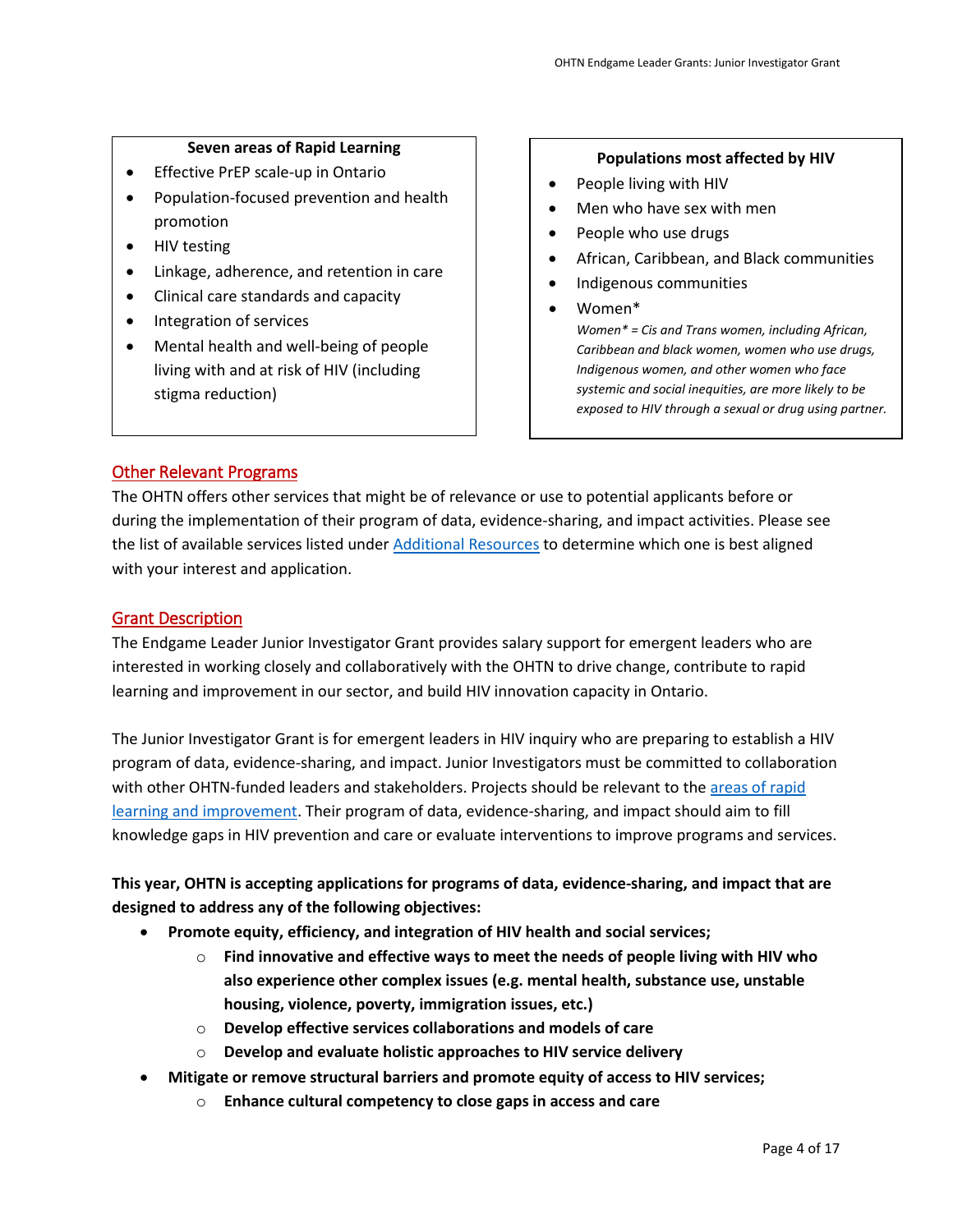- o **Reduce HIV stigma**
- **Close gaps in HIV prevention, treatment, care, retention, and viral suppression among priority populations**
	- o **Target interventions in areas with low HIV testing and low PrEP uptake**
	- o **Target interventions to reduce population-specific barriers to HIV testing and PrEP uptake/delivery**
	- o **Identify those most as risk of poor linkage to or retention in care and develop effective ways to support them to stay engaged in care**
- **Address mental health needs of those living with or at risk of HIV.**
	- o **Reduce social isolation among PHAs**
	- o **Develop online/self-help resources that people with or at risk of HIV can use to enhance their mental health**
	- o **Integrate HIV and mental health/substance use services**
	- o **Prevent or mitigate impact of crystal methamphetamine use**

OHTN Junior Investigators will work closely with OHTN (e.g. attend quarterly meetings, advise OHTN when needed, etc.) and be part of the collective impact groups that drive learning and improvement in our sector. They will have strategic, collaborative, and innovative programs, and develop dynamic partnerships with those affected by HIV in order to build Ontario's capacity for HIV innovation. They will identify practical challenges in the context of each community's circumstances and needs, and work with other stakeholders from relevant sectors (e.g. mental health, substance use and addictions, health services, etc.) to implement and scale up interventions that address these needs.

Junior Investigators will demonstrate a multi-disciplinary approach to implementation; integrate planning for evidence-sharing and impact into their funded activities; advance effective ways to use Ontario resources to drive change; and contribute to a rapid learning health social system for HIV.

During the grant period, the OHTN Junior Investigator is expected to:

- Work to improve the HIV prevention, treatment, and care cascade in Ontario and health systems and services for people living with and at risk of HIV
- Be an active part of the OHTN network and the broader Ontario HIV community
- Participate in OHTN initiatives, including policy exchanges, roundtables, collective impact groups, and stakeholder consultations
- Collaborate with, share information with, and seek feedback from other OHTN-funded teams and the broader network, especially those communities affected by the proposed work

## <span id="page-4-0"></span>Funds Available

Duration: up to three years Maximum annual funding: up to \$40,000

Payments will be made annually based on the submission of satisfactory progress narrative and financial reports (see\_[reporting requirements\)](#page-14-1).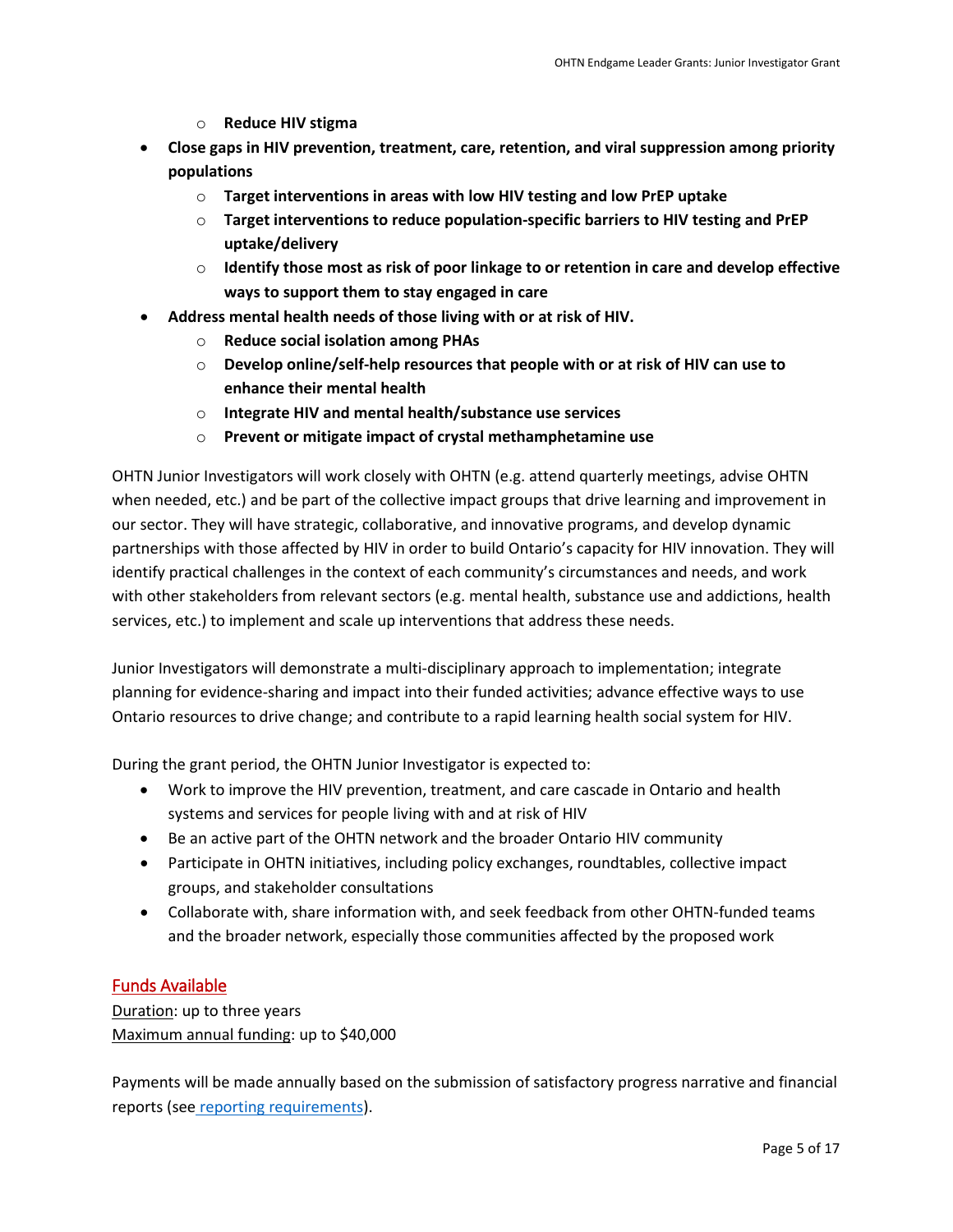## <span id="page-5-0"></span>Eligibility Criteria

The OHTN seeks proposals from individuals who:

- Have a documented history of working in a collaborative and culturally respectful way with people living with HIV, clinicians, community-based organizations, policy makers, and researchers
- Have developed a data, evidence-sharing and impact plan that:
	- $\circ$  Meaningfully engages affected communities as mentees and members of project teams – involving community members throughout the implementation process, including decision-making and implementation of results
	- $\circ$  Is solution-focused; seeks to develop, implement, and evaluate interventions, programs, services, treatments, or policies to address issues that are relevant to the populations most affected by HIV in Ontario
	- $\circ$  Will support the implementation of a new or improved intervention, program, service, treatment, or policy that will lead to change
	- $\circ$  Will contribute to a rapid learning health and social system for HIV in Ontario
- Hold a primary appointment in an appropriate host organization in Ontario. Eligible institutions include university faculties and departments, research institutes and hospitals, and HIV agencies
- Have primary employment and residence in Ontario

#### **In addition, Junior Investigator applicants are expected to meet the criteria outlined below**:

- Emerging innovator preparing to establish a program of HIV data, evidence-sharing, and impact
- Devote at least 60% of time to HIV data, evidence-sharing and impact activities
- Commit to collaborate with other OHTN stakeholders and funded leaders
- Demonstrate institutional commitment for a present or future full-time position

As a condition of OHTN funding, applicants are expected to adhere to the [Tri-Council Policy Statement:](http://www.pre.ethics.gc.ca/eng/policy-politique_tcps2-eptc2_2018.html)  [Ethical Conduct for the Research Involving Humans \(Version 2\).](http://www.pre.ethics.gc.ca/eng/policy-politique_tcps2-eptc2_2018.html)

Endgame Leader Grants may not be held concurrently with any other salary awards, such as CIHR New Investigator Awards. Applicants who currently hold a salary award may apply only if the current award will end by the start date of the HIV Endgame Leader Grant.

#### <span id="page-5-1"></span>Expected Commitments

A successful Junior Investigator candidate is expected to:

- Participate in rapid learning and improvement initiatives that emerge from OHTN's collective impact work, when these initiatives intersect with the funded program
- Act as a source of expertise for program development and learning and improvement within Ontario's HIV sector, relevant to the issues identified in the proposal
- Collaborate with the OHTN and other OHTN-funded Leaders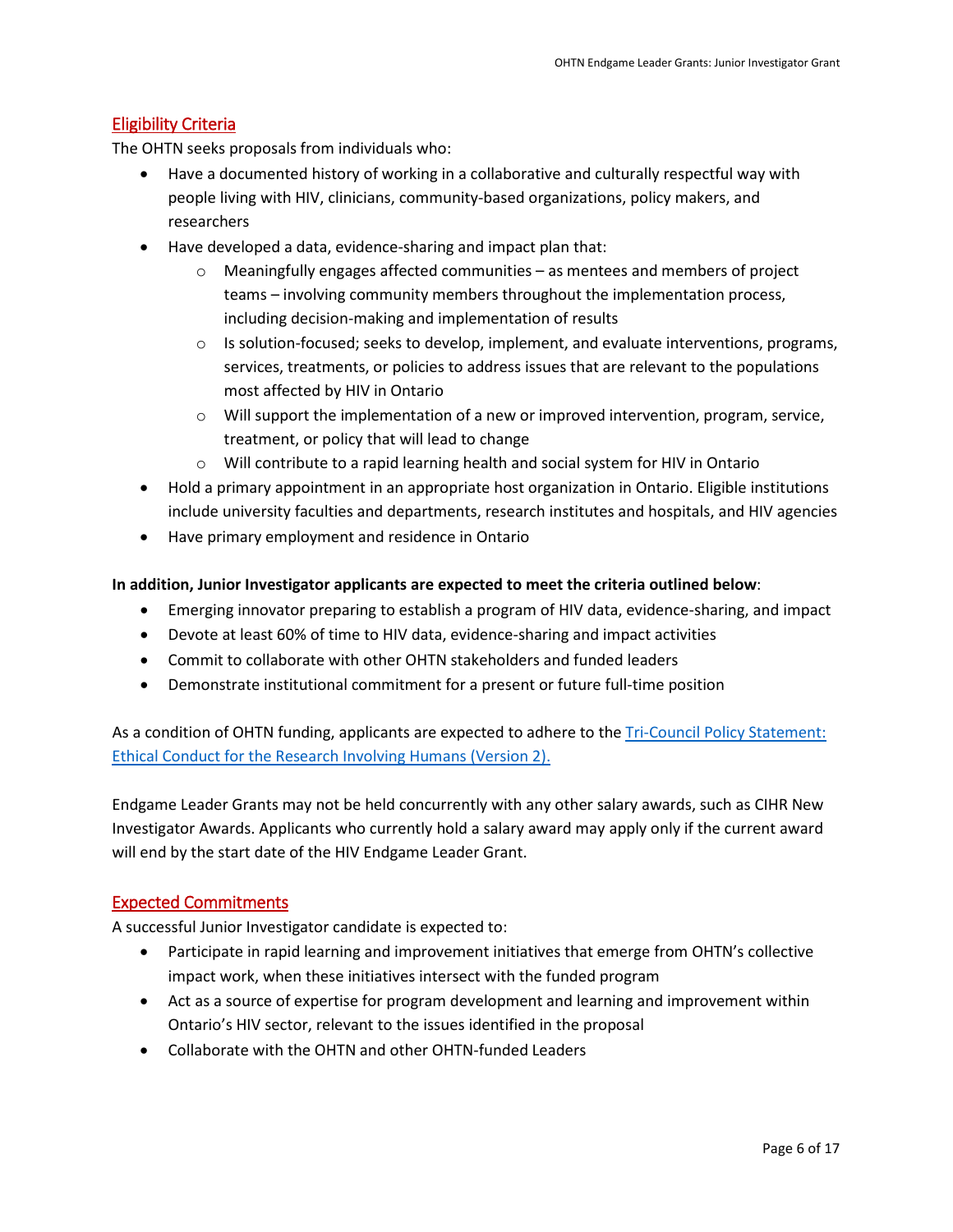### <span id="page-6-0"></span>How to Apply

Applicants must submit a Letter of Intent for review by **July 18, 2022 at 12:00pm (EST)**.

If approved by the review committee, the applicant will be invited to submit a full application. Notifications will be sent to successful candidates by email in mid-August 2022**.**

The deadline to submit a full application is **October 17, 2022 at 12:00pm (EST).**

## <span id="page-6-1"></span>Letter of Intent (LOI)

Applicants will complete and submit an LOI application via the [OHTN grants portal.](https://apply-ohtn-on.smapply.io/) The required steps are described below:

- 1. Create or log in to your OHTN grants portal account. Please note: incomplete applications may be saved and returned to at a later date
- 2. Complete the [Eligibility Questions](#page-5-0)
- 3. Complete LOI Grant Information (Endgame Leader): amount requested (see: *Funds Available*), and duration of grant (up to 3 years)
- 4. Complete LOI Junior Investigator Application Form:
	- Complete Principal Applicant contact information
	- Indicate relevant [areas of learning and improvement](#page-3-3)
	- Describe [Relevance o](#page-6-2)f proposed data, evidence-sharing, and impact plan
	- Describe [Stakeholder Engagement Plan](#page-7-0)
- 5. Upload a brief [Project Plan](#page-7-1)
- 6. Upload a list of awards or grants held in the previous three years
- 7. Upload a list of any relevant publications released within the last three years
- 8. Uploa[d Applicant](#page-7-2) CCV
- 9. Upload a completed [Disclosure Statement](#page-7-3)
- 10. Review and [submit y](#page-11-3)our application by the deadline

**Note**: All uploads should be in PDF format.

#### <span id="page-6-2"></span>Relevance

Describe the relevance of the proposed data, evidence-sharing and impact plan to the OHTN's Endgame funding program and the grant [description.](#page-3-0) How will your project address the [rapid learning areas?](#page-3-3) What gaps in existing knowledge will the proposed project fill? How might it change programs, services or care delivery in Ontario in the short-, medium- and long-term? How might the proposed data, evidence-sharing and impact plan improve the health of people living with or at risk of HIV in Ontario? How might the proposed program of work drive change and support development o[f a rapid learning](http://www.ohtn.on.ca/about/rapid-learning/)  [health and social system for HIV?](http://www.ohtn.on.ca/about/rapid-learning/) *(maximum 400 words, entered directly into application form)*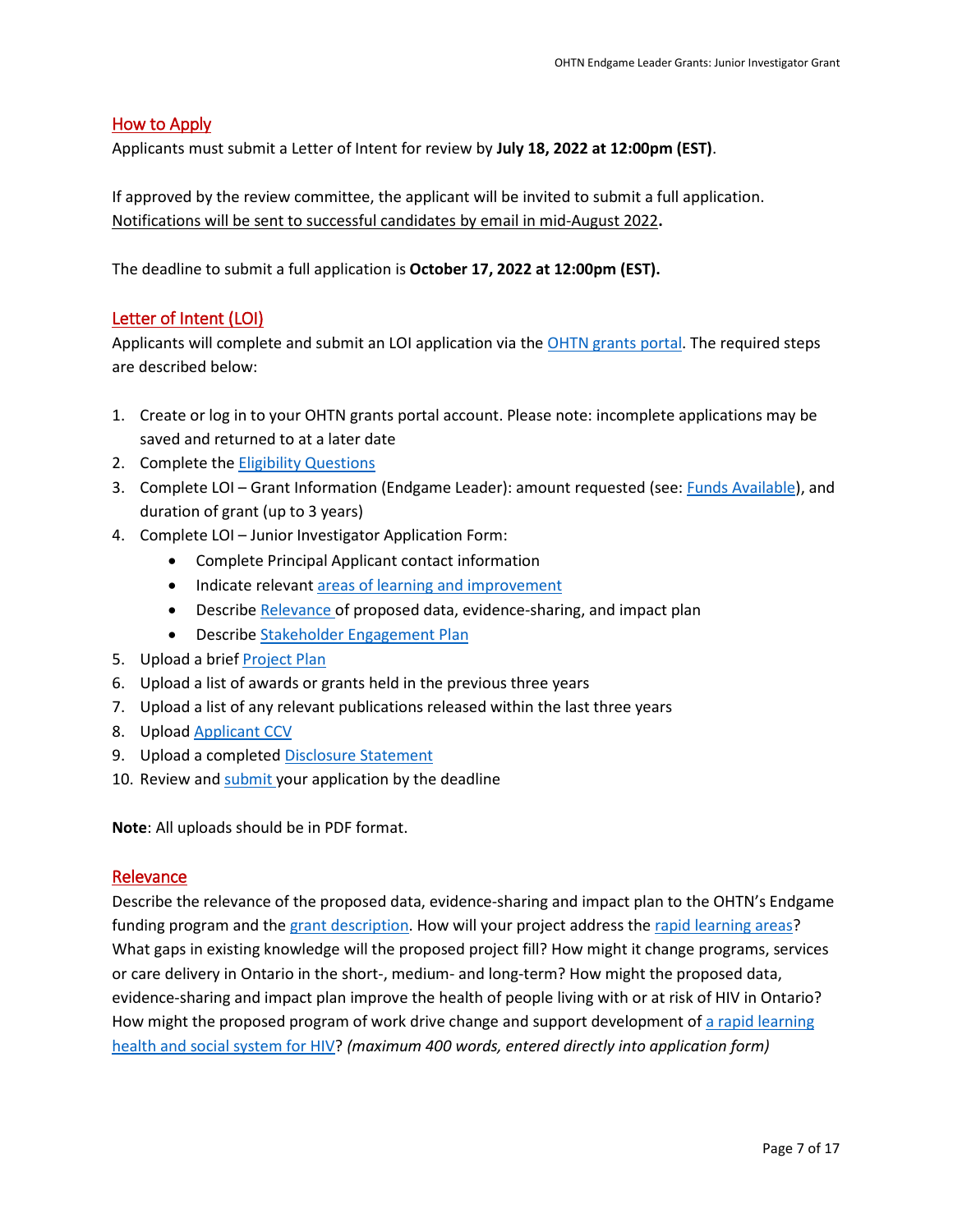## <span id="page-7-0"></span>Stakeholder Engagement Plan

Stakeholder engagement is an essential mechanism to ensure that data, evidence-sharing, and impact activities are relevant to community needs. This is the first characteristic of a rapid learning health and social system. Broad stakeholder collaboration will ensure greater relevance and potential for impact.

Please describe how you have previously worked with communities of people living with or at risk of HIV in a collaborative, culturally-respectful way, and how this has shaped decision-making, capacity-building, dissemination, uptake, impact, or other activities. Describe the engagement process to be applied in the current proposal. The OHTN requires Junior Investigator Grant recipients to meaningfully engage the HIV community in all stages of the process, from conception and development to dissemination and uptake. Applicants are strongly encouraged to partner with people living with HIV, clinicians, community-based organizations, policy makers, and other researchers. *(maximum 300 words, entered directly into application form)*

## <span id="page-7-1"></span>Project Plan

The project plan (max. 4 pages) should contain the following information:

- A brief background and rationale for the program of data, evidence-sharing and impact
- Proposed objectives to be achieved during the grant period (including capacity building objectives, as applicable), and how they will improve the HIV prevention, engagement and care cascade
- Overview of current environment
- A brief description of the intended outcomes, impact, and contribution to a rapid learning HIV health and social system, includin[g areas of learning and improvement](#page-3-3)
- Please include the annual amount requested and indicate the proportion of time to be dedicated to data, evidence-sharing, and impact activities
- A brief description of the evidence-sharing and impact plan to be implemented throughout the project and beyond

## <span id="page-7-2"></span>Applicant CCV

The applicant should include a complete[d Common CV](https://ccv-cvc.ca/indexresearcher-eng.frm) using the CIHR Biosketch.

## <span id="page-7-3"></span>Disclosure Statement

The [Disclosure Statement Form](https://apply-ohtn-on.smapply.io/protected/resource/eyJoZnJlIjogOTkyMzg1MzAsICJ2cSI6IDE3Mzc3Nn0/) should be downloaded and completed as instructed. The Disclosure Statement allows applicants to disclose, in advance, any involvement with the OHTN that may be relevant to our [conflict of interest policies.](http://www.ohtn.on.ca/policies-and-guidelines/conflict-of-interest-policy/) Any questions regarding this disclosure statement or our funding policy should be directed to [Arju Nishimura,](mailto:anishimura@ohtn.on.ca) Lead, HIV Endgame Program.

## **\*\*\*End of LOI Stage\*\*\***

## *Successful applicants will be invited to submit a full application and notified in mid-August 2022.*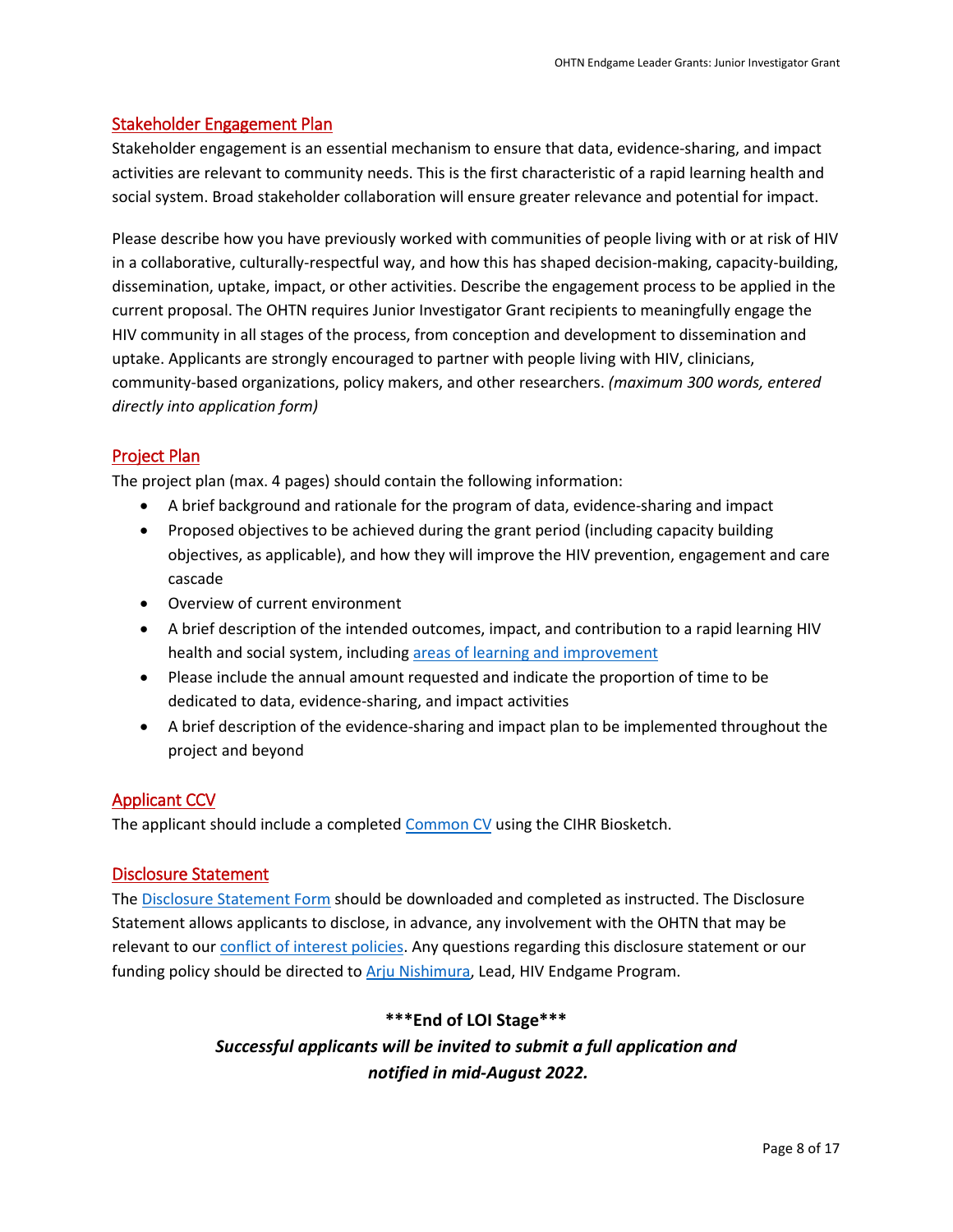## <span id="page-8-0"></span>Full Application

- 1. Log in to you[r OHTN grants portal](https://apply-ohtn-on.smapply.io/) account. Please note: incomplete applications may be saved and returned to at a later date
- 2. Provid[e Financial Administrator Information](#page-8-1)
- 3. Provid[e Referee Information](#page-8-3)
- 4. Complete the Endgame Leader Award: Full Application Form:
	- Review Principal Applicant contact information
	- Indicate relevant [areas of learning and improvement](#page-3-3)
	- Review [Relevance o](#page-6-2)f proposed data, evidence-sharing, and impact plan
	- Review [Stakeholder Engagement Plan](#page-7-0)
	- Complete [Plain Language Summary](#page-9-1)
- 5. Uploa[d Full Proposal](#page-9-0)
- 6. Uploa[d Timeline](#page-10-0)
- 7. Upload [Budget & Budget Justification](#page-10-1)
- 8. Upload [Applicant](#page-10-2) CCV
- 9. Uploa[d Host Institution Information](#page-10-3)
- 10. Upload relevant [Appendices](#page-11-0)
- 11. Uploa[d Ethics Documents](#page-11-1)
- 12. Uploa[d Letters of Support](#page-11-2)
- 13. Review and [submit](#page-11-3) your application by the deadline

**Note**: All uploads should be in PDF format.

#### <span id="page-8-1"></span>Financial Administrator Information

Please provide the contact information of the financial administrator at your institution. The financial administrator is the person responsible for the financial management and reporting at the institution with which you are affiliated. Once the task is submitted, the financial administrator will receive an email asking them to log in to the grants portal and complete a short form.

**Note**: You will not be able to submit your application until the financial administrator has submitted this information. To ensure adequate time for their response, please complete this task no later than 2 weeks prior to the application deadline.

## <span id="page-8-3"></span><span id="page-8-2"></span>Referee Information

Please provide the contact information of **three** individuals with whom you have worked, and who are in a position to give an assessment of your suitability for the Junior Investigator Grant. Once the task is submitted, your referees will receive an email asking them to log in to the grants portal and upload a letter of reference.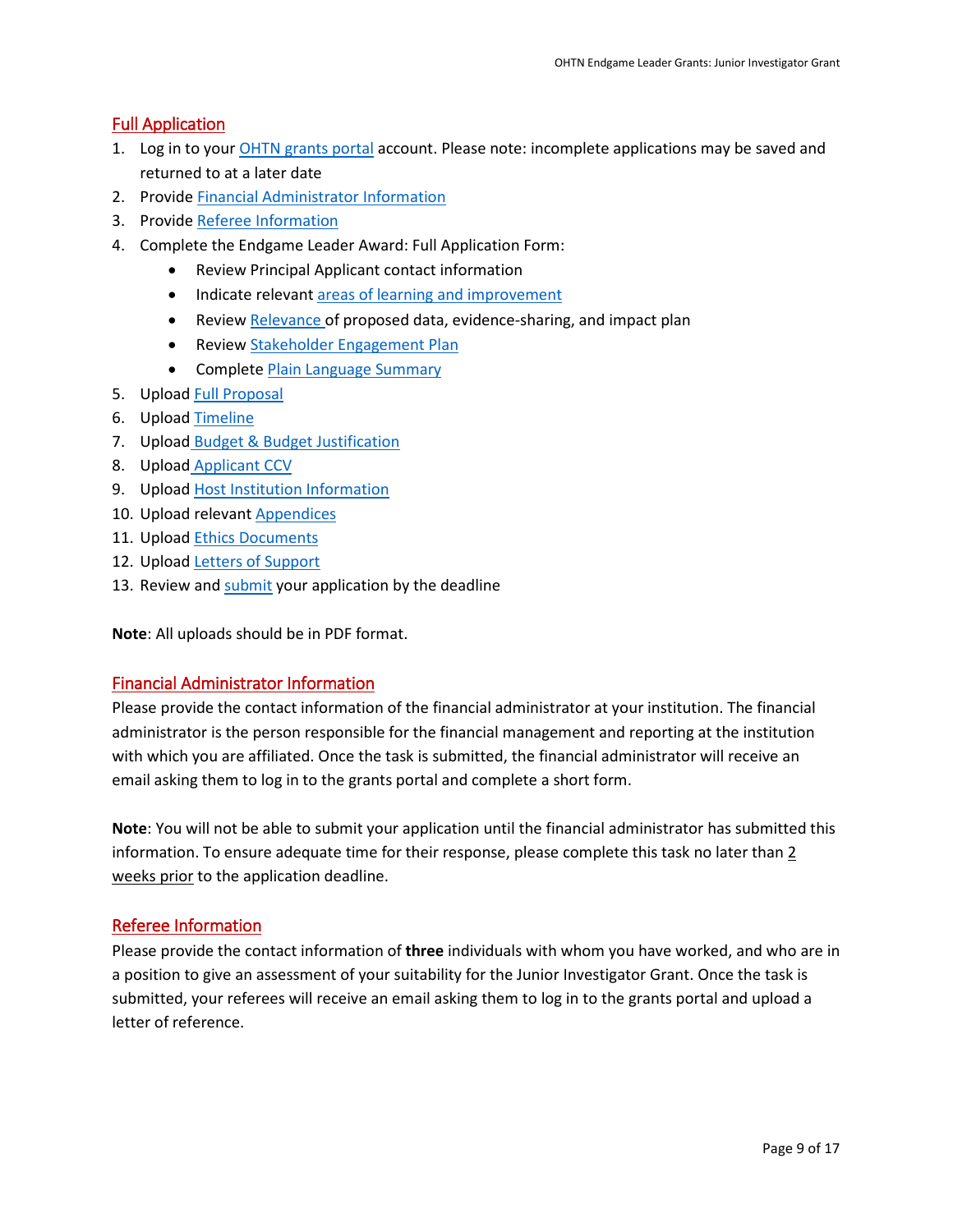**Note**: You will not be able to submit your application until your referees have submitted this information. To ensure adequate time for their response, please complete this task no later than 2 weeks prior to the application deadline.

#### <span id="page-9-1"></span>Plain Language Summary

Please provide a concise summary of the proposed data and evidence-sharing activities, and the anticipated impacts on the populations most affected by HIV in Ontario. Describe the approaches used to facilitate the desired outcomes and impact. Note: This summary will be posted on the OHTN website if the project is awarded funding. *(maximum 500 words, entered directly into application form)*

#### <span id="page-9-0"></span>Full Proposal (max. 13 pages, excluding references)

The proposal should illustrate a clear rationale for the support being requested and address the following. The order and number of pages are provided as suggested guidelines only.

- *a) Data, evidence-sharing and impact plan (approximately 7- 10 pages)*
	- A description of the data, evidence-sharing and impact plan, including objectives, methods, analyses, and outcomes
	- A description of how the proposed work fulfills the [described core components](#page-3-1) of the Endgame Leader Grants
	- A description of complementary or conflicting projects being pursued by others, how your work is positioned within this context, and how it avoids duplication
	- Anticipated challenges and proposed solutions
	- A discussion of the ethical implications of the proposed activities (including risks to individuals and communities) and how they will be mitigated
	- Evidence of previous success in moving outcomes into action at the program, practice, or policy levels
	- Evidence-sharing methods and impact approaches for the current proposal
- *b) Areas of learning and improvement (approximately 1-2 pages)*
	- A description of th[e areas of learning and improvement](#page-3-3) to be addressed by the proposed data, evidence-sharing and impact plan
	- Details about relevant partners and stakeholders needed to successfully meet the areas of learning and improvement
- *c) Impacts (approximately 1-2 pages)*
	- A description of the envisioned short-, medium-, and long-term outcomes of this work, how it will impact one or more of the [populations most affected by HIV in Ontario,](#page-3-2) and the steps required to achieve that impact
	- An explanation of how this grant will drive change in the stated time period
	- A description of how the findings will contribute to a [rapid learning health and social system](http://www.ohtn.on.ca/about/rapid-learning/) for HIV in Ontario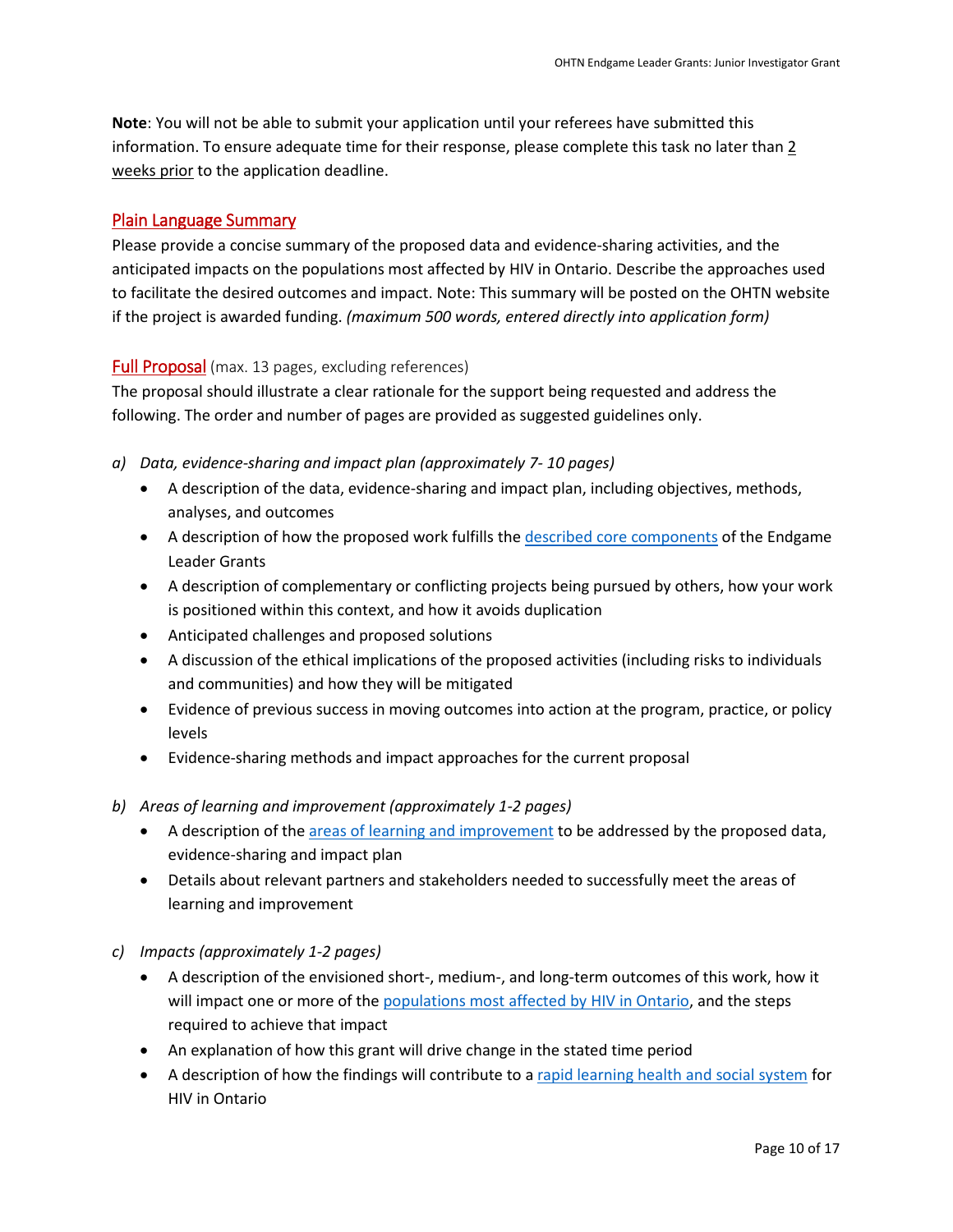*Proposals should be no more than 13 pages (not including references), single spaced, minimum 11-point font, with 1" margins. Proposals, including references, must be converted to PDF prior to upload.*

## <span id="page-10-0"></span>Timeline

A year-by-year plan for the proposed activities, including proposed and anticipated impacts and relevance to areas of learning and improvement. A template is available in the [online grants portal.](https://apply-ohtn-on.smapply.io/)

## <span id="page-10-1"></span>Budget & Budget Justification

Complete the [budget template](https://apply-ohtn-on.smapply.io/protected/resource/eyJoZnJlIjogOTkyMzg1MzAsICJ2cSI6IDE2MTg2Mn0/) for each year of the grant being requested. Maximum annual funds available and grant duration are listed unde[r Funds Available.](#page-4-0)

Provide a separate narrative that justifies the requested budget using the following guidelines:

- *Salary Amount*: Indicate the proportion of time to be dedicated to data, evidence-sharing, impact and mentoring activities, and whether this includes pro-rated benefits for the proportion of time being requested. Describe how the additional salary support will reduce current workload obligations (this must be consistent with information from the Host Institution). The salary amount is not intended to cover the full proportion of time committed to data, evidencesharing, and impact activities – only the additional time and pro-rated benefits afforded by this grant.
- *Project Allowance*: Indicate the amount to be allocated to data, evidence-sharing and impact activities associated with your program; describe those activities and any related costs. The requested amount is meant to support further development of data, evidence sharing, and impact activities; implementation of the proposed program; or applications to other funding organizations. The maximum amount that can be allocated in this manner is \$10,000. The project allowance and salary support requests combined cannot exceed the maximum funds available for each grant.

## <span id="page-10-2"></span>Applicant CCV

Applicants should include a completed [Common CV](https://ccv-cvc.ca/loginresearcher-eng.frm) using the CIHR biosketch.

## <span id="page-10-3"></span>Host Institution Information

Please upload the [Host Institution Verification Form](https://apply-ohtn-on.smapply.io/protected/resource/eyJoZnJlIjogOTkyMzg1MzAsICJ2cSI6IDE2MTg2OH0/) and a letter of support.

The Host Institution Verification Form certifies the institution's support of the application; articulates the total salary support and benefits being requested; and describes the reduced teaching, clinical, or service workload in exchange for the expanded data, evidence-sharing, impact, and mentoring workload.

Note: *The salary amount allocated for the grantee is not intended to cover the full proportion of time committed to data, evidence sharing, and impact plan – only the additional time and pro-rated benefits afforded by this grant.*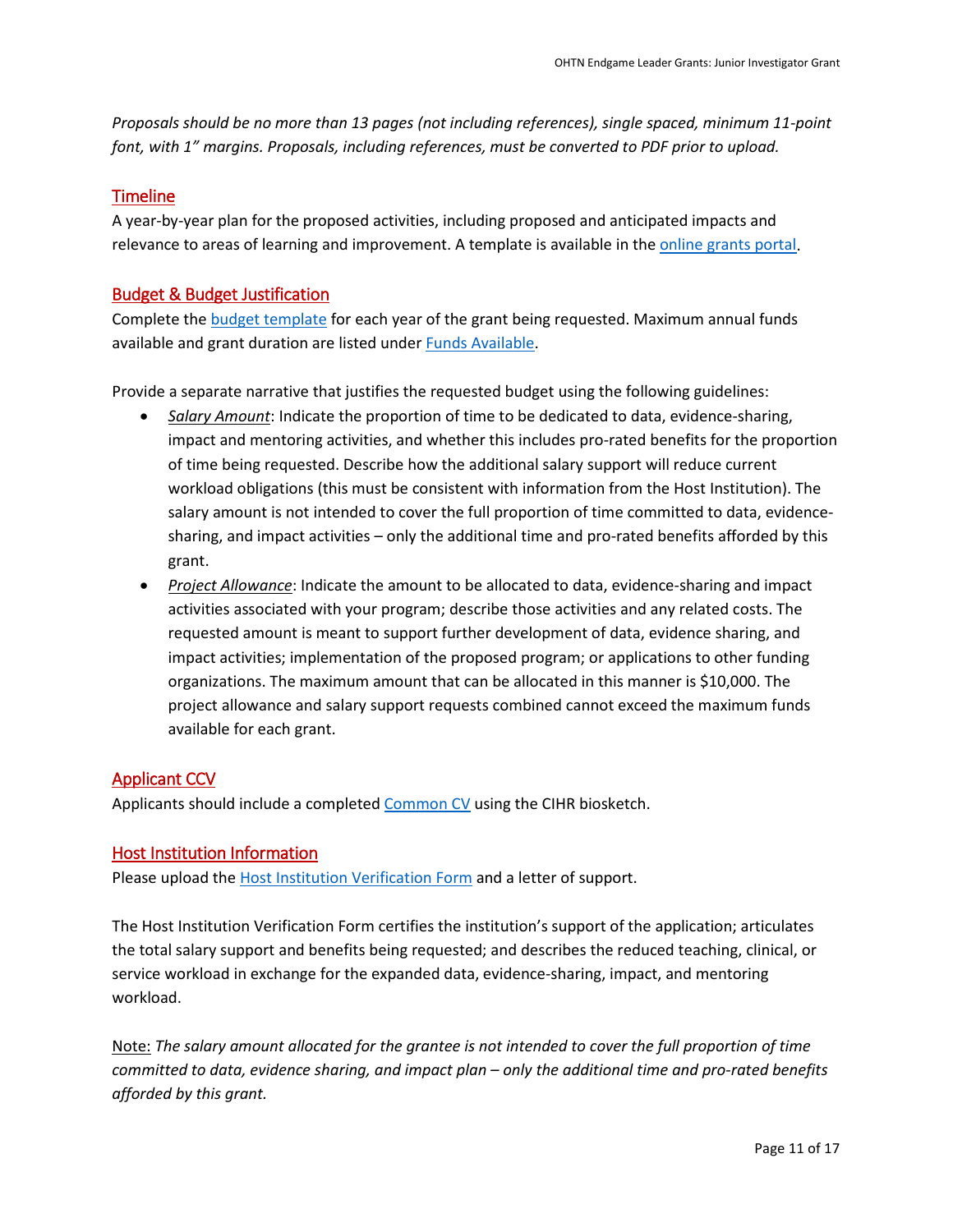A Host Institution Letter of Support should also be provided, indicating the applicant's suitability for the Junior Investigator Grant, and the enhanced data, evidence-sharing, and impact capacity it will bring to the institution. The letter should also articulate how the applicant's research fits into the overall goals of the institution.

## <span id="page-11-0"></span>Appendices

- 1. Applicants should upload questionnaires, surveys, or other tools related to the current proposal.
- 2. Applicants may upload up to three (3) manuscripts (submitted, accepted for publication, or published) that are relevant to the proposal. Manuscripts should be compressed to ensure easy upload.
- 3. Applicants may upload up to three (3) products (presentations, testimonials, summaries, etc.) that demonstrate evidence sharing and uptake from previous work.

Please note that any attachments exceeding the limits stated above may be removed from the application prior to review at the OHTN's discretion.

#### <span id="page-11-1"></span>Ethics Documents

Upload collated copies of related ethics board approvals, copies of consent forms to be signed by prospective participants, or other explanatory materials for distribution. Draft versions are encouraged if final approved versions are not available. Final approved versions should be submitted when available, and annual renewal letters from the relevant REBs must be submitted to the OHTN in a timely manner.

#### <span id="page-11-2"></span>Letters of Support (max. 3 letters)

If your projects involve the support or collaboration of external organizations or individuals, please submit letters of support indicating their approval of, role in and commitment to your proposed data, evidence-sharing and impact plan. Letters of support from decision-makers are particularly significant. Please collate prior to uploading.

## <span id="page-11-3"></span>Submitting the Proposal

A complete LOI application must be submitted electronically by **July 18, 2022 at 12:00pm (EST)**. Full applications must be submitted by **October 17, 2022 at 12:00pm (EST).**

Please be advised that all application materials and information provided to the OHTN, including personal information such as sexual orientation or HIV status, are kept strictly confidential and only forwarded to the members of the OHTN Review Committee and external grant reviewers, as needed. Submitted information may also be referenced in the review of your application. Please omit any personal information from your application that you do not want shared with these parties. Contact Arju [Nishimura](mailto:anishimura@ohtn.on.ca) if you have any questions.

**Note:** Please allow a sufficient amount of time to ensure successful electronic submission. File limits have been imposed to ensure your application is accessible to reviewers. All forms and uploads from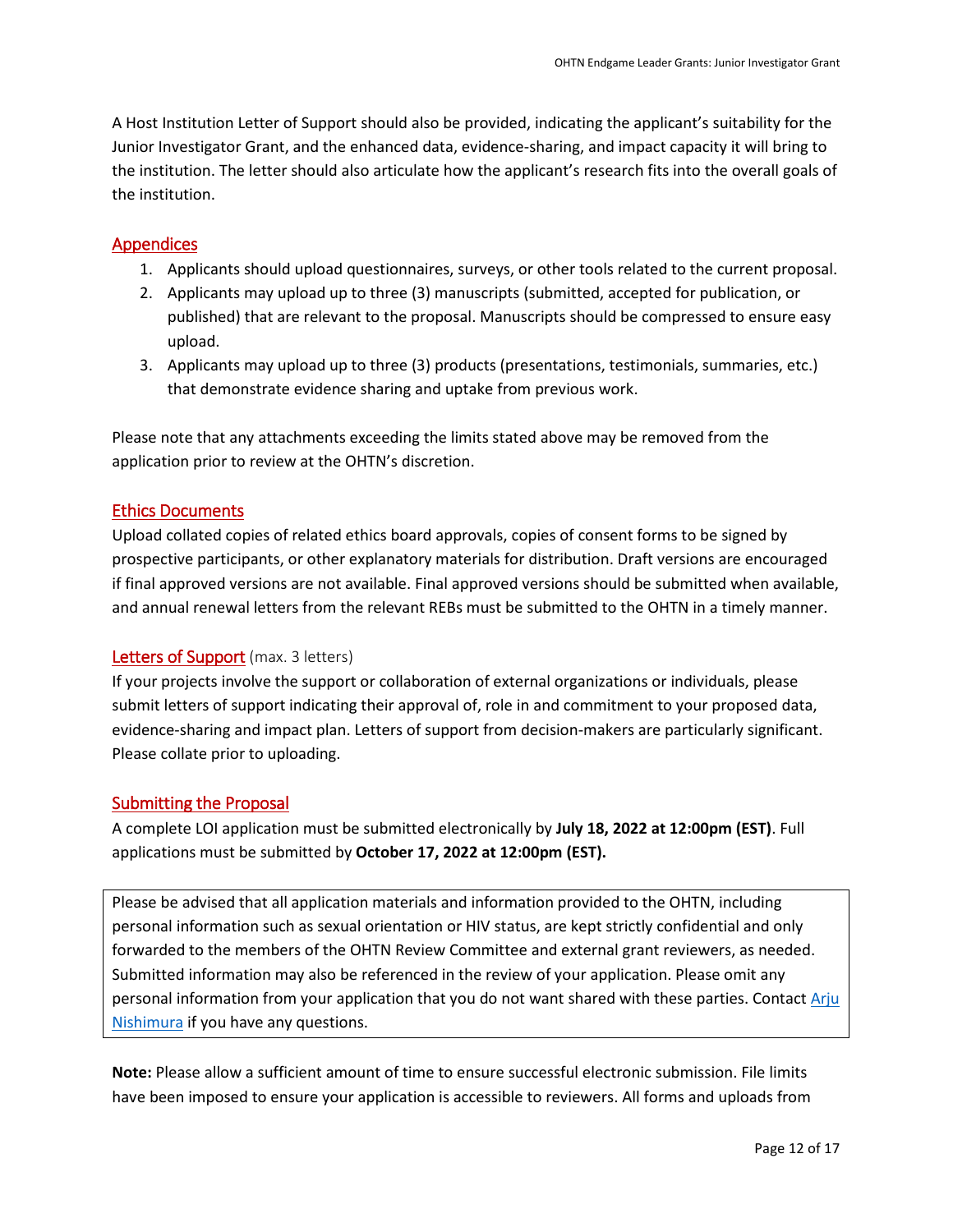your Financial Administrator or Referees must also be complete and submitted by the deadline. If you experience any difficulty with the online process, please notify [program staff](mailto:funding@ohtn.on.ca?subject=Technical%20Issue%20with%20OHTN%20Online%20Application%20Portal) at least 24 hours prior to the deadline so that any issues may be resolved.

#### <span id="page-12-0"></span>Additional Resources

#### *The Ontario HIV Epidemiology and Surveillance Initiative (OHESI)*

OHESI provides access to timely, relevant, and comprehensive information about the epidemiology of HIV in Ontario and disseminates this information more widely to different groups of stakeholders. If you are looking for HIV epidemiologic data specific to Ontario, please visit the [OHESI website.](http://www.ohesi.ca/)

#### *The Ontario Cohort Study (OCS)*

OCS data can be used to support evidence production and development of evidence-sharing and impact activities. OCS is a rich source of clinical, socio-behavioural, and population health data.

Individuals interested in using OCS will have access to:

- Clinical data obtained through participants' clinic records
- Psychosocial and behavioural data collected through an interviewer-administered standardized questionnaire
- Serological and viral load test data collected by Public Health Ontario Laboratory

All of the data in the OCS is anonymized and cannot be linked back to the participant.

There are two ways to use OCS data:

- Linking with external databases
- Accessing the OHTN cohort study data

Should you decide to access the OCS data, please consider the information below:

- Before the LOI deadline, contact the [OCS Research Coordinator](mailto:ocsinfo@ohtn.on.ca) to submit your request
- Your LOI application should outline your research objectives/questions related to the OCS and affirm that the OCS Principal Investigator has reviewed them
- Your full application must include a feasibility letter provided by the OCS Principal Investigator
- Please note that between the LOI stage and the full application stage, the OCS will ask you develop an OCS data analysis plan

For more information about the OCS, please visit the [OCS website.](http://ohtncohortstudy.ca/research/#accessing)

#### *Grant Impact Planning*

- [Impact Strategy Assessment Checklist for Grant Applications:](http://researchimpact.ca/wp-content/uploads/2018/08/Impact-Strategy-Assessment-Checklist.pdf) a checklist to help you assess the completeness of your Impact Strategy for research projects and grant applications
- [Impact in Research Grant Applications:](https://www.york.ac.uk/staff/research/research-impact/impact-in-grants/) a guidance and planning sheet that will help you plan how to complete the impact sections of grant applications
- [How to Write a Winning Impact Summary and Pathway to Impact:](https://www.fasttrackimpact.com/post/2017/06/01/how-to-write-an-impact-summary-and-pathway-to-impact) a blog and podcast with guidance about impact summaries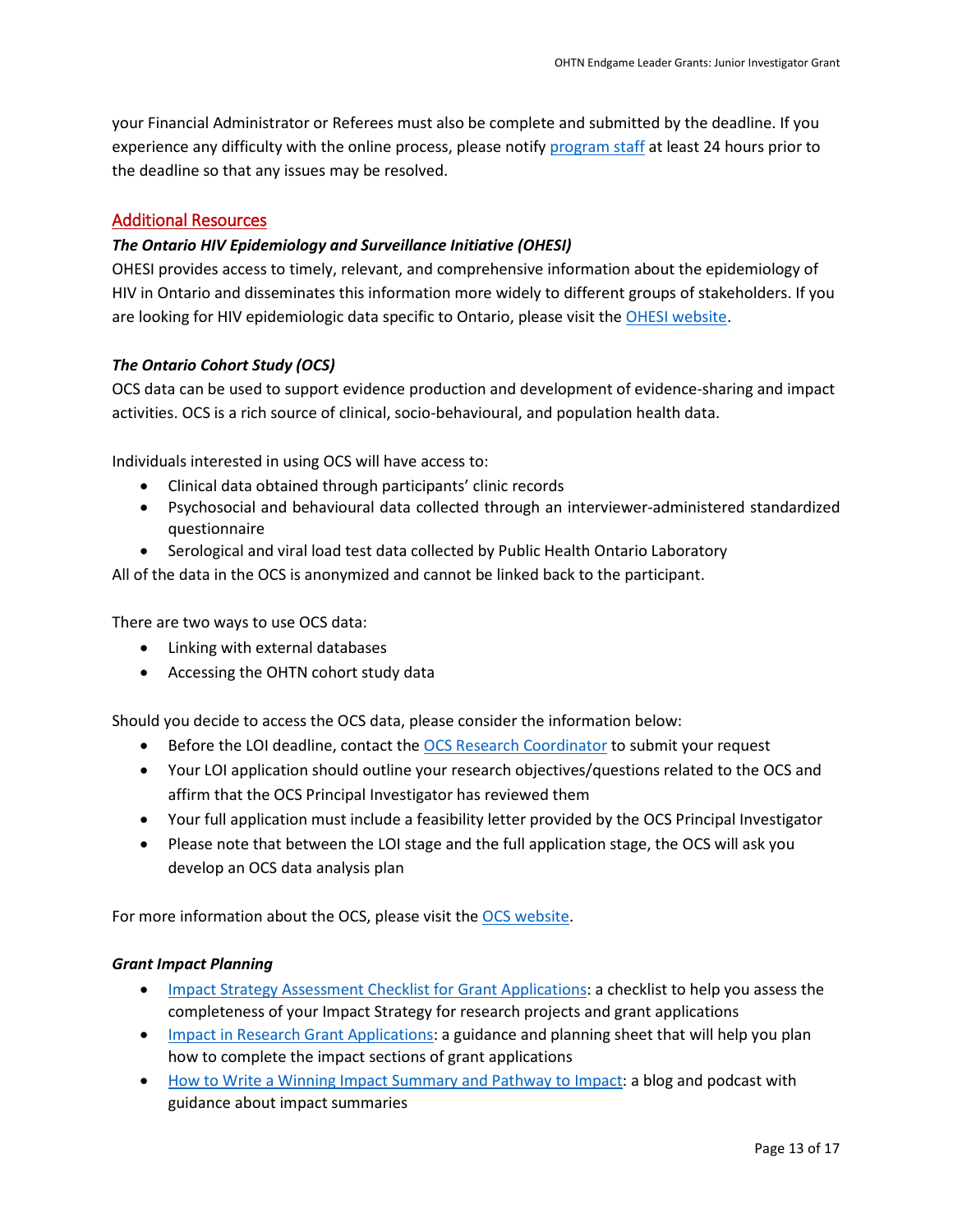• [Supporting Research Impact in Grant Applications](http://researchimpact.ca/supporting-research-impact-in-grant-applications/) : a webinar related to research and practice on research impact planning

#### *Knowledge Translation Resources*

- [CIHR's Guide to Knowledge Translation Planning:](http://www.cihr-irsc.gc.ca/e/45321.html) an overview of integrated and end-of-grant KT approaches, including worksheets and sample project proposals
- [Knowledge Translation in Health Care: Moving from Evidence to Practice:](http://www.cihr-irsc.gc.ca/e/40618.html) a compilation of chapters written by experts on a wide range of KT topics.
- [Knowledge Mobilization Planner:](http://www.kmbtoolkit.ca/planning) a user-friendly toolkit from The Ontario Centre of Excellence for Children and Youth Mental Health that connects to a number of other resources.
- [Knowledge Translation Planning Template:](http://www.sickkids.ca/Learning/AbouttheInstitute/Programs/Knowledge-Translation/Resources/Resources.html) a comprehensive, step-by-step tool to address the essential components, developed and refined by The Hospital for Sick Kids and Melanie Barwick

#### *General Advice on Grant Writing*

- [Guidebook For New Principal Investigators: Advice on Applying for a Grant, Writing Papers,](http://www.cihr-irsc.gc.ca/e/27491.html#1.5)  [Setting up a Research Team and Managing Your Time](http://www.cihr-irsc.gc.ca/e/27491.html#1.5) by Roderick McInnes, Brenda Andrews and Richard Rachubinski (CIHR)
- [A Guide for Proposal Writing](http://www.nsf.gov/pubs/1998/nsf9891/nsf9891.htm) (National Science Foundation)
- [Research Funding: 10 Tips for Writing a Successful Application](http://www.theguardian.com/higher-education-network/blog/2013/apr/19/tips-successful-research-grant-funding?CMP=twt_gu) (The Guardian)
- [Ten Ways to Write a Better Grant](http://www.the-scientist.com/?articles.view/articleNo/24622/title/Ten-Ways-to-Write-a-Better-Grant/) (The Scientist)
- [Ten Simple Rules for Getting Funded](http://journals.plos.org/ploscompbiol/article?id=10.1371/journal.pcbi.0020012) (PLoS Computational Biology)

#### <span id="page-13-0"></span>Evaluation Criteria and Review Process

LOI applications will be reviewed by the OHTN for relevance, alignment with funding objectives, evidence of community engagement, and potential impact. Successful applicants will be invited to submit a full application.

Full applications will be reviewed independently by the OHTN Review Committee for relevance, impact, efficiency, context sensitivity, sustainability, feasibility, and approach. Based on the review, OHTN's Executive Director will recommend candidates to the OHTN Board for final funding consideration.

- **Relevance:** The proposal has the potential to drive improvements in Ontario's prevention, treatment and care cascade for one or more priority populations and contributes towards a rapid learning health and social system for HIV in Ontario.
- **Impact-Focus:** The evidence-sharing plan accompanying each program or initiative: (a) identifies one or more stakeholders (e.g. community based organizations, clinics, local health integrated networks, policymakers); (b) describes the outcomes of any evidence-sharing and educational activities (e.g. re-designed services or policies) and how they will contribute to achieving the Endgame strategy; and (c) establishes realistic pathways to achieve impact that are informed by what is known about effective evidence sharing (e.g. timely feedback of information to improve organizational performance). Ongoing monitoring and evaluation will be able to confirm that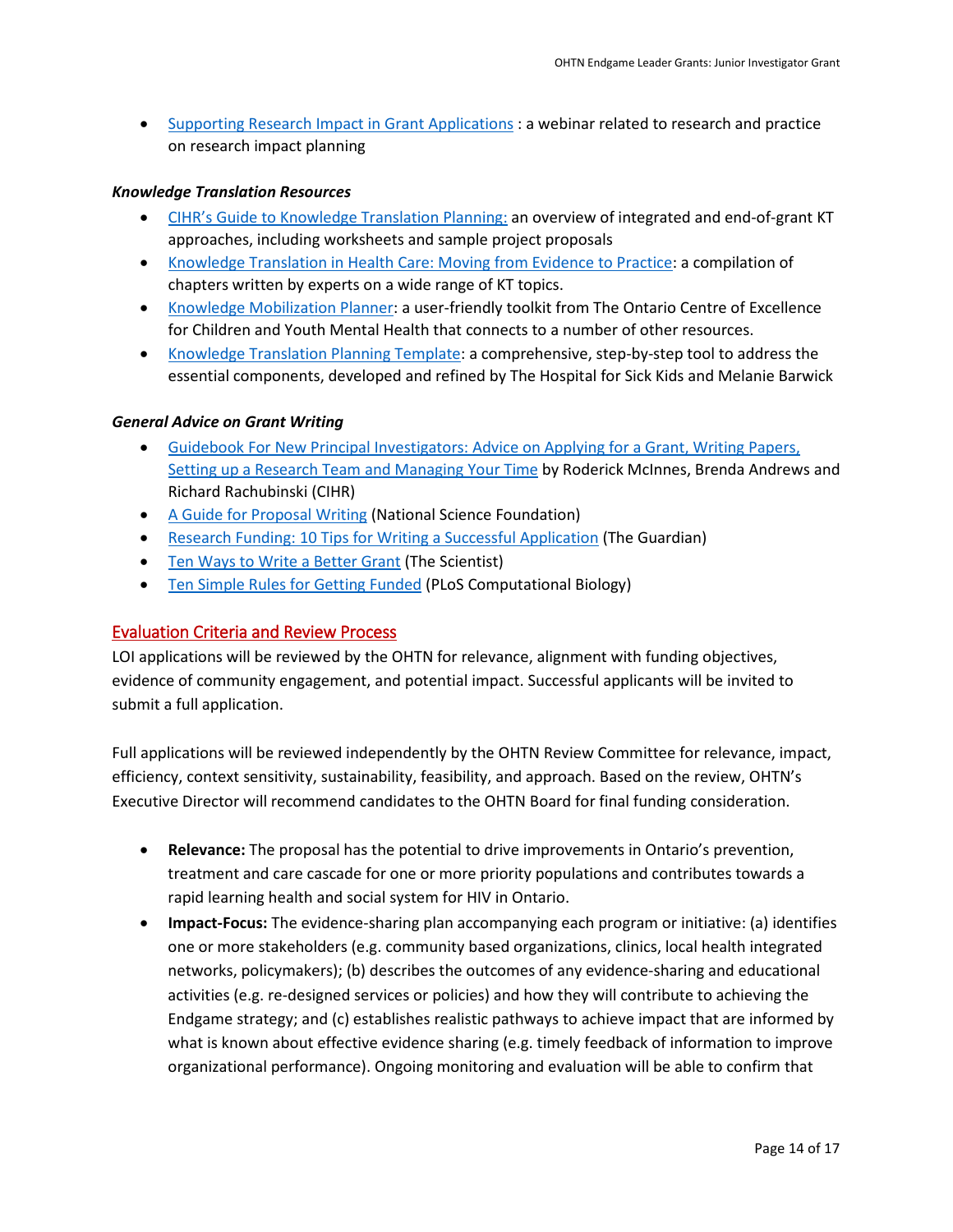the plans achieved the desired impacts or that corrective action was taken to address identified concerns.

- **Efficiency:** The data or evidence used in the proposal is not available from another source. Any data collection or community engagement process places a minimal burden on participants (e.g. people living with HIV, ASOs, clinics). The resulting information and insights are available in as close to real time as possible, and participants receive regular updates about the use and impact of the collected information and insights.
- **Context Sensitivity:** The data, evidence-sharing, and impact activities will break new ground or result in findings specific to the Ontario HIV sector. Rapid learning activities will drive change that benefits Ontario. The applicant must have an interest in and the capacity to implement or scale up any programs or interventions being studied or promoted. The interventions themselves must be feasible in the Ontario context (e.g. do not require a level of investment, model of funding, or staffing structure the system cannot support).
- **Good Value for Money and Sustainability:** The benefit or impact of the program or intervention justifies its cost, and the program or intervention is sustainable over time within existing budgets.
- **Feasibility:** The staff, expertise, structures, and budget required to deliver the program or intervention are in place. No one else is better positioned to deliver the program or initiative
- **Approach:** The methodology, measurement, analysis, and ethical considerations are thorough, methodogically rigorous, and will successfully lead to data, evidence-sharing, and impact.

## <span id="page-14-0"></span>OHTN Engagement Accord

Successful candidates commit to meet the expectations of the [OHTN Engagement Accord.](http://www.ohtn.on.ca/wp-content/uploads/research-funding/OHTN-Engagement-Accord.pdf) They work in a highly collaborative way to actively engage the communities most affected by HIV; ensure rigorous data, evidence-sharing, and impact activities; build partnerships that can drive change; engage in collaborative knowledge-sharing processes; and demonstrate accountability for the use of grant funds.

## <span id="page-14-1"></span>Reporting Requirements

*Continued release of funds is contingent upon timely receipt and approval of progress and financial reports. Failure to submit a report of any kind (within three months of the due date) will preclude the grantee from receiving further financial support from the OHTN.* 

The following reporting requirements help demonstrate the progress and success of the OHTN Endgame Leader Grant. Report templates are accessible via the [online grants portal.](https://apply-ohtn-on.smapply.io/)

- Initial impact plan
- Annual narrative progress reports (3-5 pages), including questions about deliverables, challenges and successes, additional funding, community engagement, knowledge dissemination, capacity building, and impact
- Annual financial reports detailing how funds were spent
- A final narrative report (5-6 pages)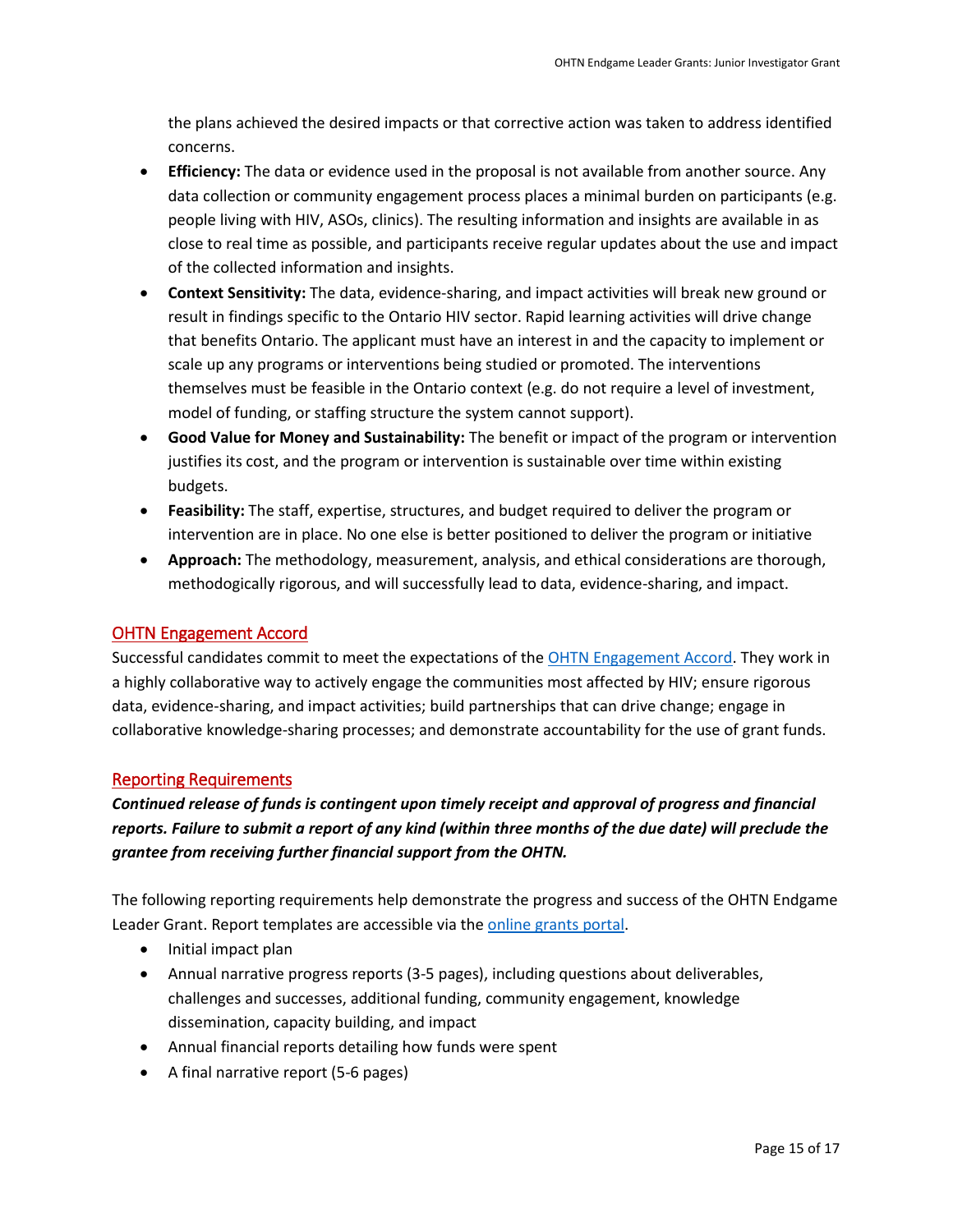• A post-final narrative report one year past the end date of the grant to assess progress since the completion of the grant term

The OHTN Junior Investigator grantee is expected to be a leader in Ontario and an active part of the broader Ontario HIV community and OHTN network, as outlined in the grant [description.](#page-3-1) This person will be a resource for scientific information and data for policy makers and media.

The Junior Investigator will be accountable to the OHTN and to the people living with HIV who are impacted by their work. The successful candidate is expected to work with a Community Advisory Committee (comprised of people living with HIV and their health care providers) to inform the development of data and evidence-sharing initiatives and future research priorities. As a condition of ongoing funding, the grantee will be expected to demonstrate collaborations with relevant community stakeholders, and the OHTN will verify these independently.

OHTN staff will work closely with grantees to: understand the context for their work; assist with managing challenges; help them meet their objectives; and understand and help disseminate findings.

#### <span id="page-15-0"></span>Communication Requirements

- 1. Significant deviations from the original approved objectives, methodology, budget, or other major changes must receive written authorization from the OHTN prior to being implemented. Failure to notify the OHTN in a timely manner may result in termination of funding.
- 2. The OHTN expects applicants to publish their work in appropriate formats, including peer-reviewed publications, where appropriate. The OHTN expects to be notified before OHTN-supported research is published, and requests copies of all publications arising from work supported through this grant to assist the OHTN in its evaluation of this program.
- 3. The OHTN expects the grantee to take a leadership role in developing strategies to meet the needs of the priority communities with whom they work. The grantee is expected to collaborate with the OHTN, other OHTN-funded leaders, and community stakeholders in developing such strategies.
- 4. Plain Language Summaries and other materials describing the program of research will be published on the OHTN website. The OHTN assumes responsibility for disseminating information about project findings contained within submitted reports via the OHTN website. However, OHTN affirms that the results are the intellectual property of the grant recipient and recognizes the need for researchers to pursue publication in peer-reviewed publications or other appropriate formats. OHTN staff will work with grant recipients to ensure that its own dissemination efforts do not conflict with their publication plans.
- 5. Funding recipients are also expected to contribute to the OHTN's monitoring and evaluation activities, including but not limited to: participating in evaluation activities (progress teleconferences, progress and final narrative reports, surveys, interviews, etc.) and workshops, and providing data or reports as required for assessing progress and results.